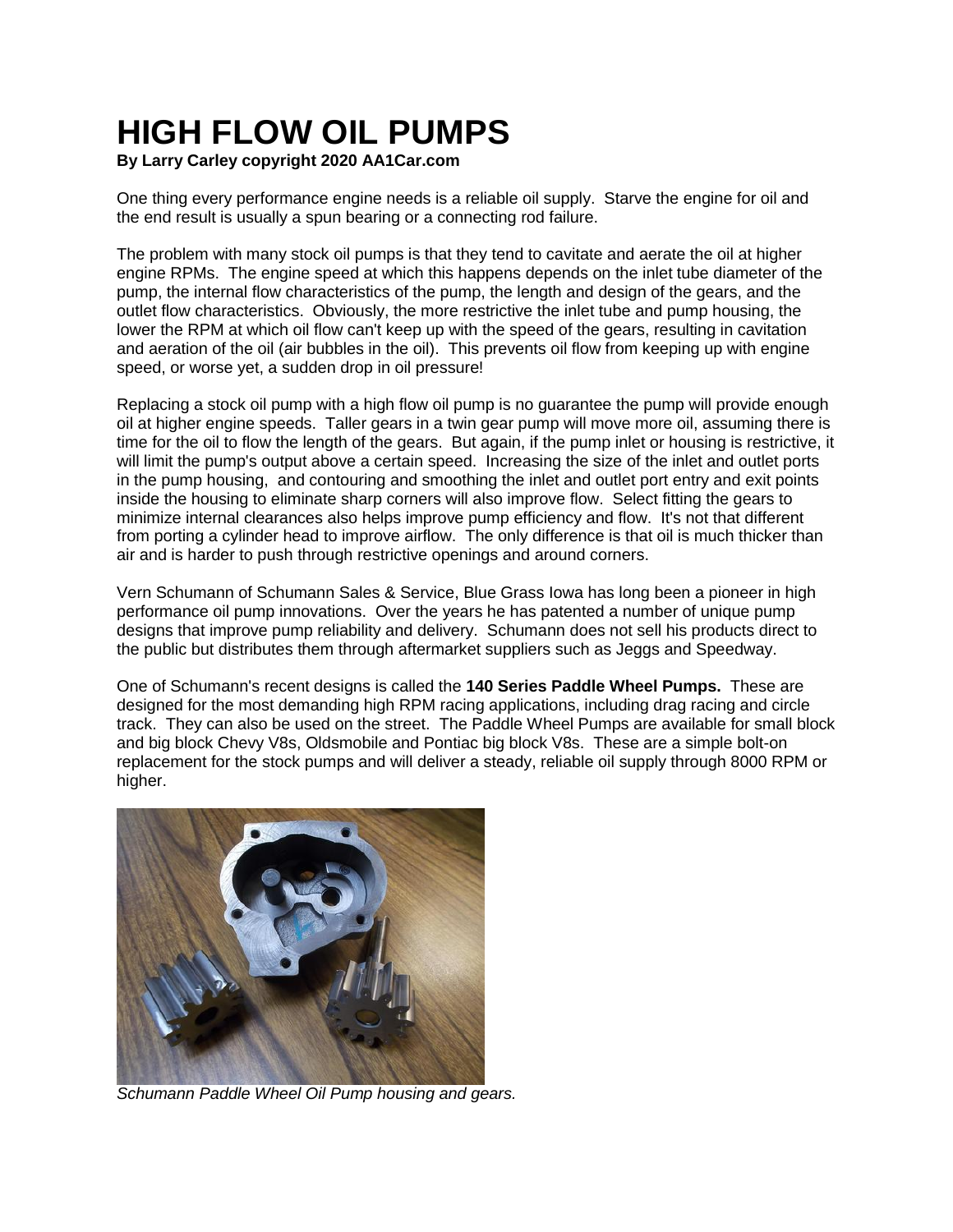What makes these pumps different from other high volume racing pumps on the market is their unique gear arrangement inside the pump housing. The shaft driven drive gear is about a quarter inch shorter than the driven gear. It sits on a small riser inside the pump housing. The longer driven gear has a small scallop machined into the lower face of each gear tooth. This creates a paddle wheel effect that gives extra velocity to the oil as it moves through the pump.



*Small scallops machined into the face of each gear tooth on the driven gear gives oil an extra push as it reaches the pump outlet port.*

He says the teeth on the oil pump gears is the primary means of moving oil through the pump, the same as any other standard oil pump. However, the paddle wheel scallops on the driven gear teeth provide a secondary push to the oil, increasing its flow velocity in feet per second at the outlet port. The end result is the pump moves more oil with less effort (horsepower saved) than other twin gear pumps.



*Here you can see the difference in the length of the drive and driven gears.*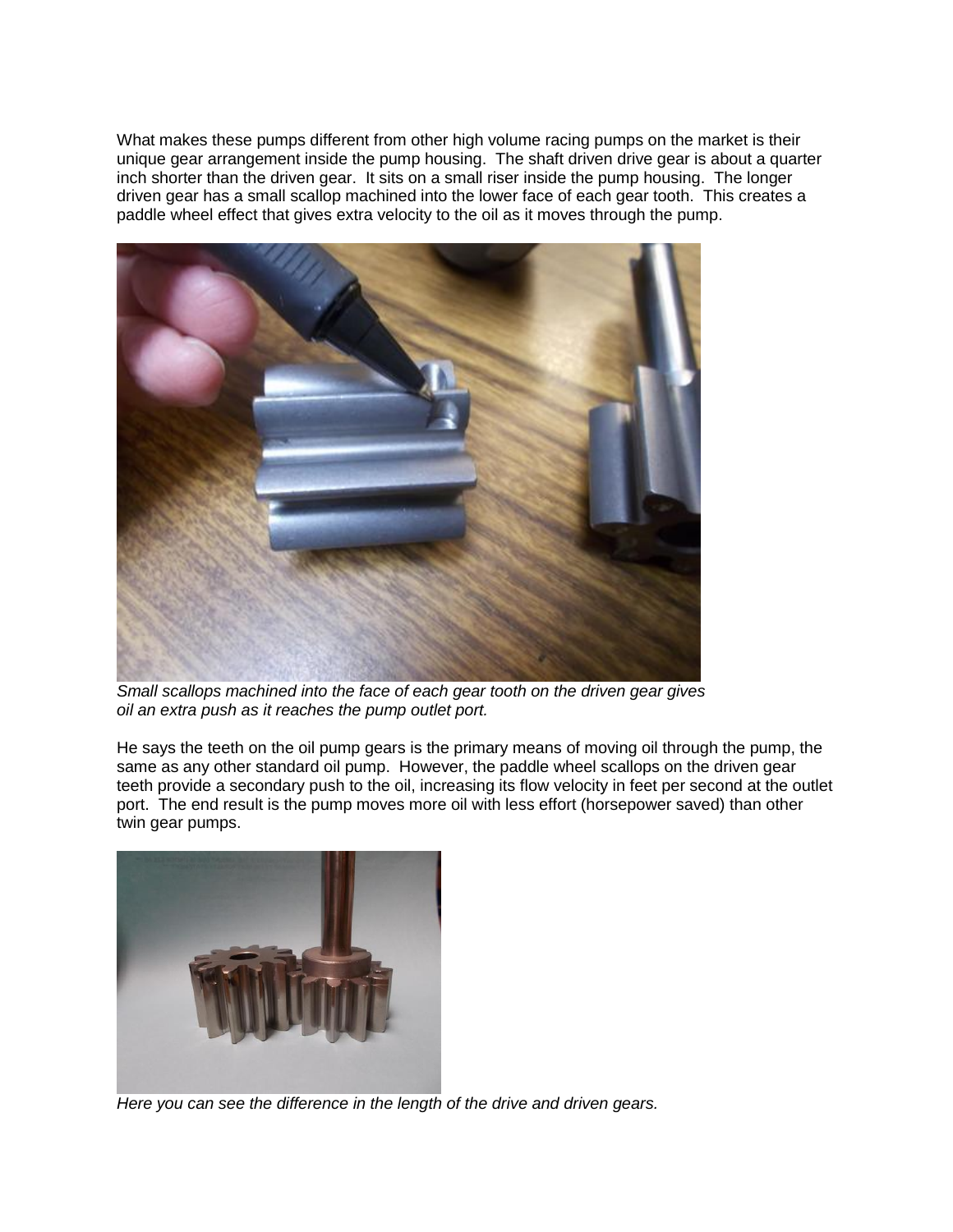Schumann says the increase in oil velocity is on the order of 30 to 40 percent, which means the pump can push more gallons of oil per minute to the engine at any given speed. And the faster the oil moves through the pump, the less chance there for cavitation and oil aeration that could cause fluctuations in oil pressure gauge readings or a sudden drop in oil pressure inside the engine.

\_\_\_\_\_\_\_\_\_\_\_\_\_\_\_\_\_\_\_\_\_\_\_\_\_\_\_\_\_\_\_\_\_\_\_\_\_\_\_\_\_\_\_\_\_\_\_\_\_\_\_\_\_\_\_\_\_\_\_\_\_\_\_\_\_\_\_\_\_\_\_\_\_\_\_\_\_\_

Schumann's Paddle Wheel Oil Pump output at various engine speeds is as follows:

| (Engine RPM) | (Pump Output in Gallons Per Minute) |  |
|--------------|-------------------------------------|--|
| 2800 RPM     | 1.9 GPM                             |  |
| 3300 RPM     | 2.6 GPM                             |  |
| 4000 RPM     | 3.5 GPM                             |  |
| 4700 RPM     | 5.5 GPM                             |  |
| 5400 RPM     | 7.6 GPM                             |  |
| 6000 RPM     | 8.8 GPM                             |  |
| 7000 RPM     | 11.1 GPM                            |  |
| 8000 RPM     | 13.9 GPM                            |  |
|              |                                     |  |

There is no flattening of the output flow as RPMs go up, and no sudden or dangerous drops in oil pressure than could blow an engine. What's more, the pump's output responds more quickly to changes in engine RPM than conventional oil pumps. A standard Chevy SB/BB oil pump may take two to four seconds to respond to a sudden increase in engine speed whereas the Paddle Wheel Pump responds within half a second!

Schumann also uses steel ball valves for the relief valve. Piston-style relief valves are slower acting, especially when it comes to closing, and are more prone to sticking open if any debris is sucked into the pump. A relief valve that sticks open means you've just lost most or all of your oil pressure!

The pressure at which the relief valve opens to vent excess pressure is adjustable by replacing the spring behind the ball valve.

## **ANOTHER NEW PUMP DESIGN**

Another high performance oil pump design Schumann has patented is a **Gear Rotor High Velocity Pump.** Imagine adapting a gear rotor pump like the front-mounted oil pumps used on many late model GM, Ford and Chrysler V8 engines to a pan-mounted pump configuration that could replace a stock twin gear SB/BB Chevy pump. One of the advantages of a front-mounted gear rotor pump is that it is driven directly by the crankshaft, so it turns at engine speed. Chevy SB/BB oil pumps, by comparison, are mounted inside the oil pan on the bottom of the block and are driven off the distributor shaft or camshaft. This means the pump gears rotate at half engine speed. The faster the pump rotates, the more oil it flows (up to a point) so using a gear rotor design instead of twin gears can provide more flow at the same engine speed. The driven gear inside Schumann's Gear Rotor pump still turns at half engine speed because it is driven off the distributor shaft or cam same as before, but the rotor is spinning around inside the housing at a faster clip than what you see with just a pair of normal gears. So the faster the rotor spins, the more oil it moves through the pump.